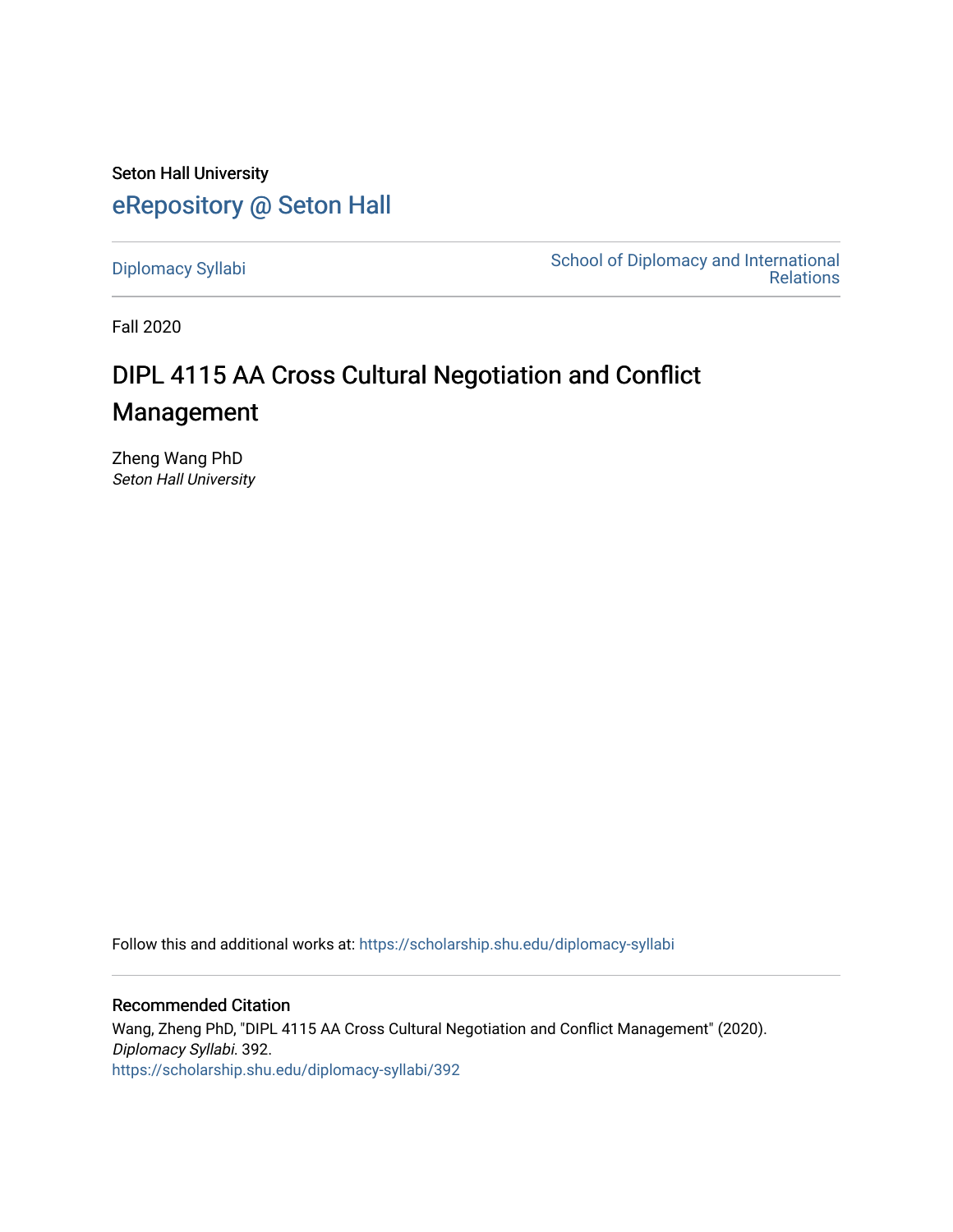

#### **CROSS CULTURAL NEGOTIATION AND CONFLICT MANAGEMENTT**

| Semester:            | Fall 2020          |
|----------------------|--------------------|
| Class Time:          | Monday 2:00 - 4:30 |
| Location:            | Stafford Hall 06   |
| <b>Instructors:</b>  | Dr. Zheng Wang     |
| <b>Office Hours:</b> | By appointment     |
| E-mail:              | zheng.wang@shu.edu |
| Phone:               | $(973)$ 275-2003   |

# **DIPL 4115 AA**

#### **COURSE DESCRIPTION**

There is no time in history when the need for cross-cultural competence has been more critical. The ability to negotiate and manage conflicts across cultures is no longer an optional skill set in the worlds of international business and diplomacy. This course, built on cases, interactive exercises and theoretical frameworks, explores the theory and practice of cross-cultural communication and problem-solving. It is designed to help our students to meet the challenges of living in a world in which, the opportunity for cross-cultural interactions is greater than ever and will only increase in the future. This course will use multiple methods in cross-cultural training, such as area simulation model and cultural self-awareness model, to develop students' cultural intelligence and international cultural competence.

#### **COURSE LEARNING OBJECTIVES:**

By the end of the semester, students should have acquired knowledge and understanding to:

- 1. Identify and discuss the key theories, models, and other conceptual frameworks in the field of cross cultural negotiation;
- 2. Analyze and explain how culture and identity, and other ideational factors, affect negotiation, diplomacy and international conflict management;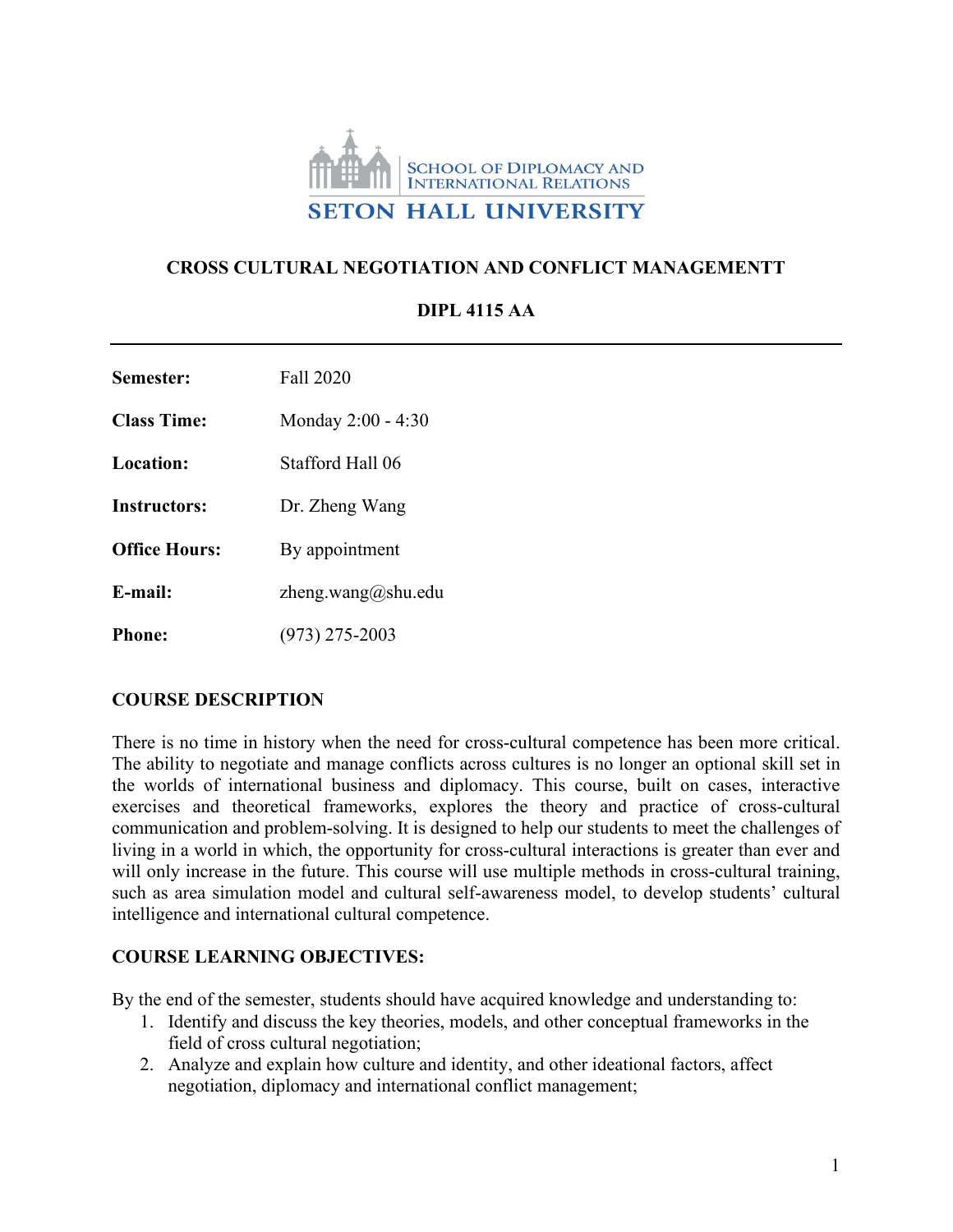3. Apply the concepts and theories to analyze and explain the current cases of international diplomacy practices.

This course also aims to foster students' competencies in communication, cultural intelligence, and critical thinking.

#### **COURSE REQUIREMENTS:**

#### **1. Attendance and Participation: 15%**

Attendance is extremely important because the course will be interactive in nature. Participation in the class discussions is critical to student learning and to exhibit that the required material is being read. Students should read and reflect on the readings ahead of time in order for class sessions to have the most value. Students can also participate by asking questions, circulating emails, organizing study groups, exchanging writing or introducing new ideas and resources. Excessive absences may result in a failing grade.

#### **2. Discussion Board Posts: 20%**

Discussion board questions will be posted throughout the semester for assigned weeks. You are required to answer the question(s) with your own well-developed response. You are also required to give comments or ask substantive questions of at least one of your classmates. Details will be discussed further in class.

• Discussion Forums blog posts:  $4@5$  points each = 20 points

#### **3. Group Negotiation Simulation Project: The Six-Party Talks: 30%**

The ability to: think critically; identify and solve problems; read and comprehend what one reads; communicate effectively; and possess an awareness/appreciation for the diversity in our society is critical to students of diplomacy. The purpose of this project is to promote the development of these competencies.

Since August 2003, members of the Six-Party Talks have convened in Beijing for several rounds of negotiations aimed at curbing North Korea's nuclear program. The six participating states are: the People's Republic of China; the Republic of Korea (South Korea); the Democratic People's Republic of Korea (North Korea); the United States of America; the Russian Federation; and Japan. Students of this class will form "delegations"—one for each of the countries that participate in the Six-Party Talks. Each delegation will have 5 members.

Objectives:

- Evaluate variables in the diplomatic situation that could affect the outcome of the talks;
- Use a problem-solving process to identify a problem, gather information, list and consider options, consider advantages and disadvantages, and choose and implement a solution. In this group project, you will practice critical thinking, team building and group problem solving.

The detailed information/instruction about this negotiation will be provided later. This project also includes an individual essay on national interest analysis, a group memo on negotiation strategy and an individual post-negotiation evaluation assessment.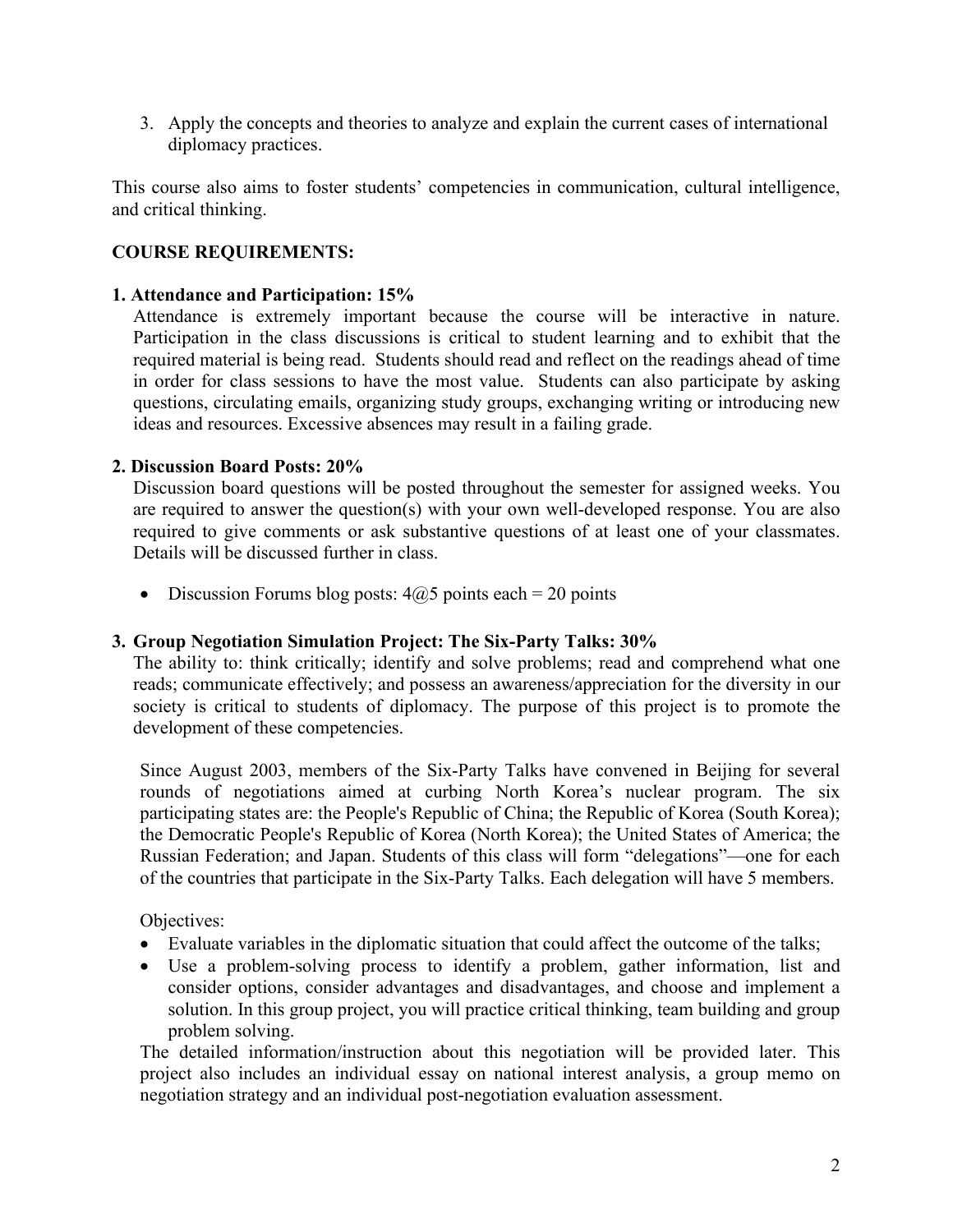#### 4. **Final Exam: 35%**

The final exam will be a take home essay exam. There will be no tricks in this exam. You will receive 3-4 questions and each question is closely related with the subjects that we have discussed during the semester, and you are required to choose one question to answer and send your essay via Blackboard assignment submission by a due time. Details will be provided before the exam time. If students do the required reading, complete the assignments, and think for themselves, they will do well on this exam.

**For all written assignments** it is expected that you will cite your class texts, supplemental readings, and other sources. Papers should be double-spaced, spell-checked, and legible. It should be in 12-point characters in the 'Times' font. Please choose Chicago citation style. They should be your own work and must not be copied or otherwise plagiarized from another source whether it be an internet site or another student. Plagiarism or academic dishonesty of any kind will result in a failing grade in this course.

| <b>Grade Ranges</b> |                |          |                 |
|---------------------|----------------|----------|-----------------|
|                     | $95\% - 100\%$ | $C+$     | $77\%$ - $79\%$ |
| $A -$               | $90\% - 94\%$  | $\Gamma$ | $73\% - 76\%$   |
| $B+$                | $87\% - 89\%$  | $C-$     | $70\% - 72\%$   |
| R                   | $83\% - 86\%$  | D+       | $65\% - 69\%$   |
|                     | $80\% - 83\%$  |          | $60\% - 64\%$   |
|                     |                |          | $<$ 59%         |

#### **REQUIRED TEXTS:**

Augsburger, David W.. *Conflict Mediation Across Cultures: Pathways and Patterns*. Louisville, Ky.: Westminster/John Knox Press, 1995.

Solomon, Richard H. and Nigel Quinney (ed.). *American Negotiating Behavior: Wheeler Dealers, Legal Eagles, Bullies, and Preachers*. Washington, D.C.: United States Institute of Peace, 2010.

Thomas, David C. and Kerr Inkson. *Cultural Intelligence: Surviving and Thriving in the Global Village.* San Francisco, CA: Berrett-Koehler Publishers, 2017.

Wang, Zheng. *Memory Politics, Identity and Conflict: Historical Memory as a Variable***.** New York: Palgrave Macmillan, 2018.

#### **Recommended readings: Publications on National Negotiation Style**

Solomon, Richard H. *[Chinese Negotiating Behavior: Pursuing Interests Through "Old Friends."](https://www.usip.org/index.php/publications/1999/07/chinese-negotiating-behavior)* Washington, D.C.: United States Institute of Peace Press (1999).

Jerrold L. Schecter, *[Russian Negotiating Behavior](https://www.usip.org/index.php/publications/1998/04/russian-negotiating-behavior)*: *Continuity and Transition* (1998).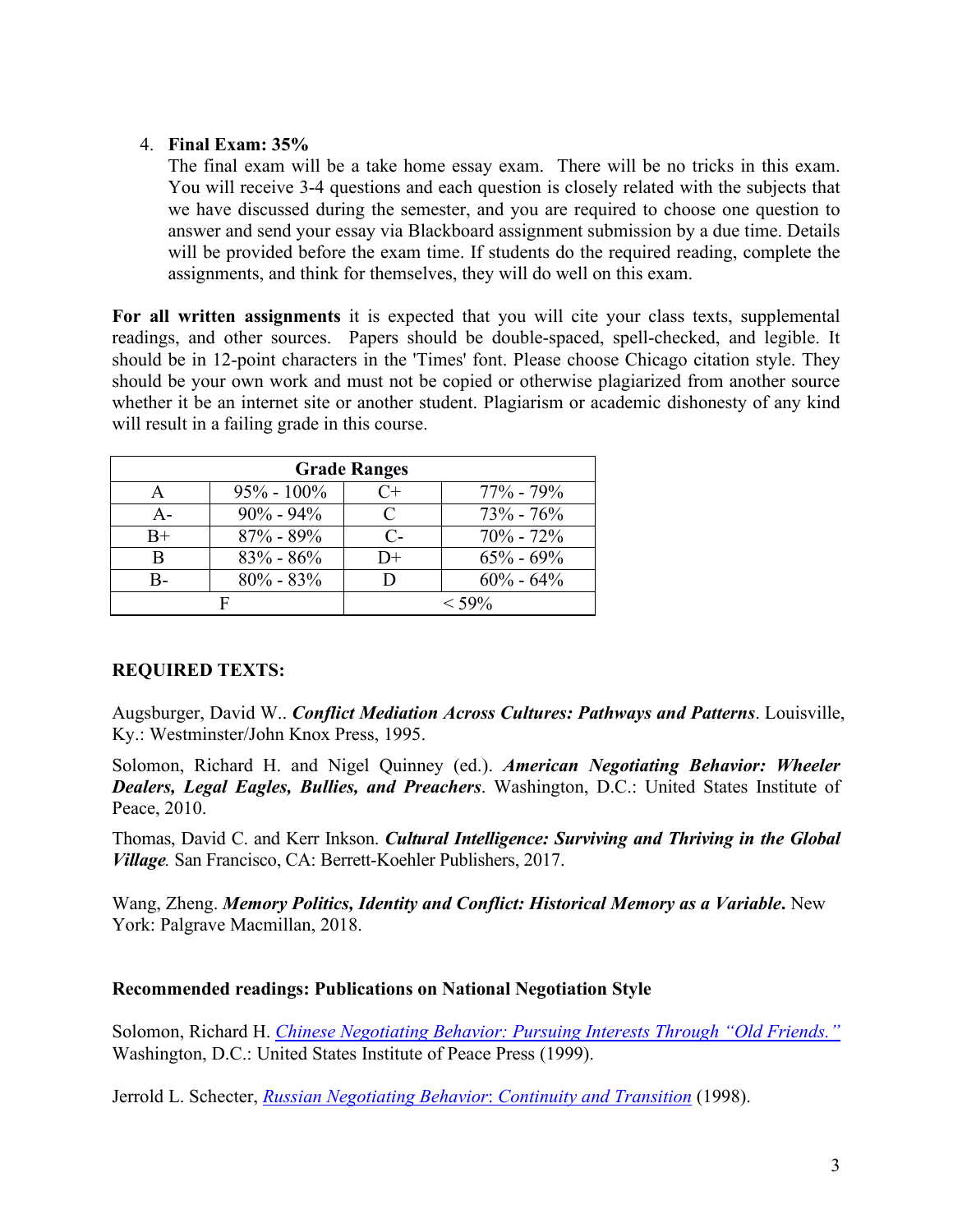Charles Cogan, *[French Negotiating Behavior: Dealing with La Grande Nation](https://www.usip.org/publications/2003/12/french-negotiating-behavior)* (2003).

W. R. Smyser, *[How Germans Negotiate: Logical Goals, Practical Solutions](https://www.amazon.com/How-Germans-Negotiate-Cross-Cultural-Negotiation/dp/1929223404)* (2002).

Michael Blaker, Paul Giarra, and Ezra Vogel, *[Case Studies in Japanese Negotiating Behavior](https://www.amazon.com/Japanese-Negotiating-Behavior-Cross-Cultural-Negotiation/dp/1929223102/ref=sr_1_1?dchild=1&keywords=Case+Studies+in+Japanese+Negotiating+Behavior&qid=1592282202&s=books&sr=1-1)* (2002).

Scott Snyder, *[Negotiating on the Edge: North Korean Negotiating Behavior](https://www.amazon.com/Negotiating-Edge-Behavior-Cross-Cultural-Negotiation/dp/1878379941/ref=sr_1_2?dchild=1&keywords=Negotiating+on+the+Edge%3A+North+Korean+Negotiating+Behavior&qid=1592282242&s=books&sr=1-2)* (1999).

# **Coronavirus Safety:**

In accordance with the Seton Hall pledge, students must wear a mask in class, maintain required social distancing, and not come to class if you are ill. **No mask, no class**. The pledge can be found here: https://www.shu.edu/health-intervention-communication/seton-hall-pledge.cfm

# **CAPS:**

As part of our commitment to the health and well-being of all students, Seton Hall University's Counseling and Psychological Services (CAPS) offers initial assessments, counseling, crisis intervention, consultation, and referral services to the SHU community. The CAPS office is located on the second floor of Mooney Hall, room 27. Appointments can be made in-person or by calling 973-761-9500 during regular business hours, Monday-Friday, 8:45 a.m. - 4:45 p.m. In case of a psychological emergency, call CAPS (973-761-9500) at any time to speak to a crisis counselor. For more information, please visit: https://www.shu.edu/counseling-psychologicalservices/index.cfm

#### **COVID Ground Rules:**

We're in a global pandemic. These are scary times. If you need extra help or more time on an assignment, JUST ASK. I will work with you. If I can't help you, I usually know someone who can. There are LOTS of campus resources (both virtual and in-person) available; use them. So, let's agree on some ground rules: I will try my best and you will try your best. I will cut you some slack, provided you communicate with me about your constraints. And I expect you to cut me some slack, too.

#### **Technology Service Desk**

The first point of contact for any technology related question or problem is Seton Hall University's Technology Service Desk. Contact the Technology Service Desk by phone by calling (973) 275-2222 or via e-mail at servicedesk $@$ shu.edu

The Technology Service Desk is staffed by IT professionals Monday through Friday from 8 a.m. through 11 p.m. The Technology Service Desk provides phone support for most University applications, including the Blackboard Learning Management System, Microsoft Windows, and the Microsoft Office suite.

For more tips and technical information, go to [Seton Hall's Technology Blog.](http://blogs.shu.edu/technology)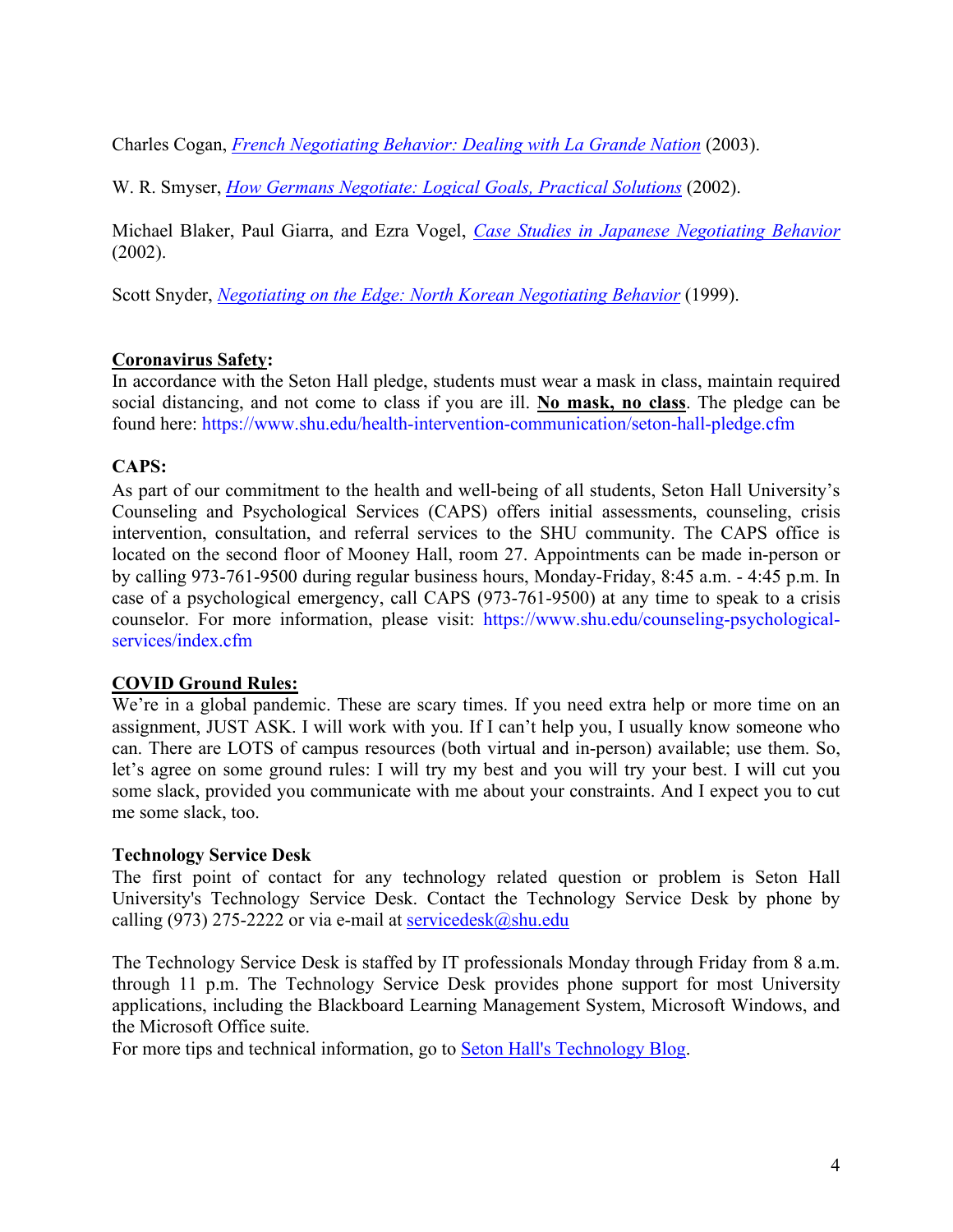#### **Statement on Students with Disabilities**

It is the policy and practice of Seton Hall University to promote inclusive learning environments. If you have a documented disability you may be eligible for reasonable accommodations in compliance with University policy, the Americans with Disabilities Act, Section 504 of the Rehabilitation Act, and/or the New Jersey Law against Discrimination. Please note, students are not permitted to negotiate accommodations directly with professors. To request accommodations or assistance, please self-identify with the Office for Disability Support Services (DSS), Duffy Hall, Room 67 at the beginning of the semester.

For more information or to register for services, contact DSS at: Email: [dss@shu.edu](mailto:dss@shu.edu) Phone: 973-313-6003 Fax: 973-761-9185 Duffy Hall room 67

#### **Academic and Professional Integrity Policy**

Students are expected to follow the Academic and Professional Integrity Policy outlined in the Student Handbook In additional to the specific Academic and Professional Integrity Policy of his/her major school or college:

- 1. Dependability: candidates are reliable, timely, and consistent in their presence and preparation for courses at the university as well as their field settings.
- 2. Respect & Empathy: candidates are respectful in their address, writing, language, and physical space toward faculty, university staff, school personnel, peers, and students in the field.
- 3. Open-mindedness: candidates respect the context and experience of others; developing the skills to use that information in classroom conversation, writing, and lesson planning.
- 4. Integrity: candidates submit original work, fully cite all sources associated with the development of their work (including information from the internet) and recognize that the university fully supports the use of anti-plagiarism software in support of academic integrity. (Original student work is expected. Any work containing plagiarized material will result in an automatic "0" for the assignment.)
- 5. Passion for the profession: candidates display in action, word, and commitment their passion for the profession of teaching, the right for all children to have access to positive and productive learning environments, and a recognition that life as a teacher means dedication to life-long learning.

#### **Plagiarism and academic dishonesty:**

Plagiarism and other forms of academic dishonesty will be reported to the administration and may result in a lowered or failing grade for the course and up to possible dismissal from the School of Diplomacy. See University and School standards for academic conduct here: [Students Academic Conduct](http://www.shu.edu/academics/diplomacy/academic-conduct.cfm)

It is the policy and practice of Seton Hall University to promote inclusive learning environments. If you have a documented disability you may be eligible for reasonable accommodations in compliance with University policy, the Americans with Disabilities Act, Section 504 of the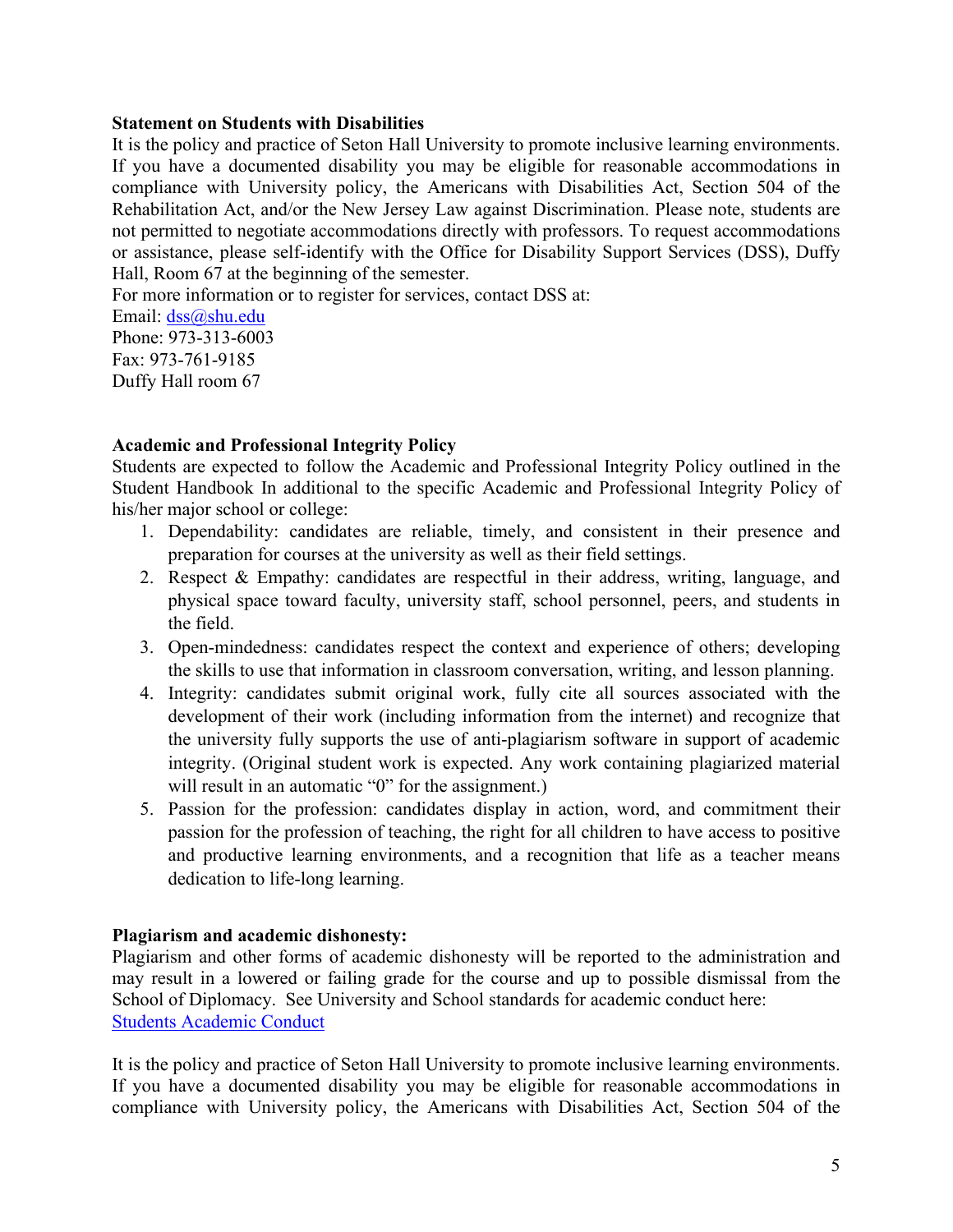Rehabilitation Act, and/or the New Jersey Law against Discrimination. Please note, students are not permitted to negotiate accommodations directly with professors. To request accommodations or assistance, please self-identify with the Office for Disability Support Services (DSS), Duffy Hall, Room 67 at the beginning of the semester. For more information or to register for services, contact DSS at (973) 313-6003 or by e-mail at DSS@shu.edu.

#### **Policy on Incompletes:**

Incompletes will be given only in exceptional cases for emergencies. Students wishing to request a grade of Incomplete must provide documentation to support the request accompanied by a Course Adjustment Form (available from the Diplomacy Main Office) to the professor before the date of the final examination. If the incomplete request is approved, the professor reserves the right to specify the new submission date for all missing coursework. Students who fail to submit the missing course work within this time period will receive a failing grade for all missing coursework and a final grade based on all coursework assigned. Any Incomplete not resolved within one calendar year of receiving the Incomplete or by the time of graduation (whichever comes first) automatically becomes an "FI" (which is equivalent to an F). It is the responsibility of the student to make sure they have completed all course requirements within the timeframe allotted. Please be aware that Incompletes on your transcript will impact financial aid and academic standing.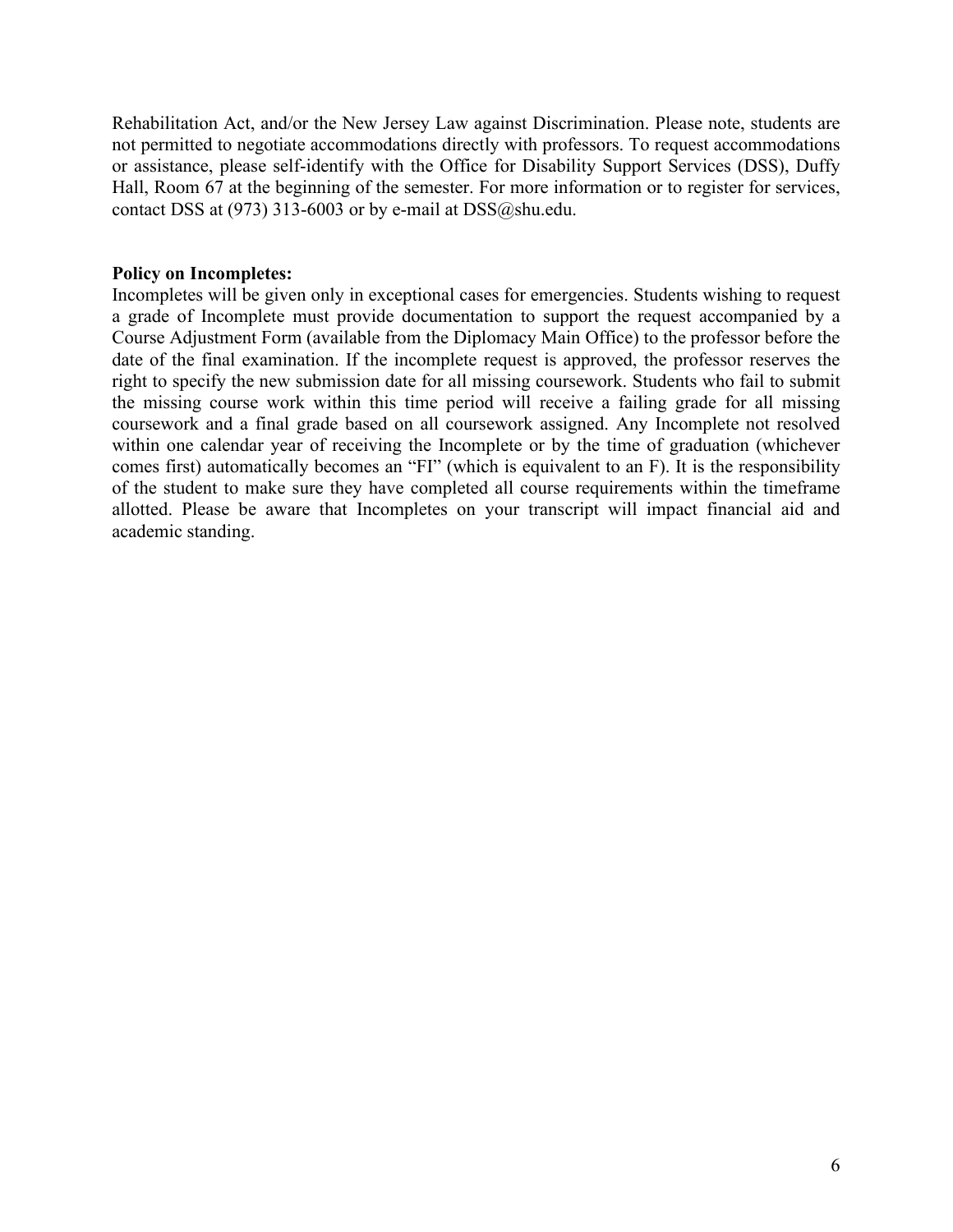# **CLASS SCHEDULE AND ASSIGNMENTS**

**Note:** Reading and assignments listed for a class should be prepared and completed *before* that date.

| CLASS <sub>1</sub>   | <b>Introduction and Overview</b>                                         |
|----------------------|--------------------------------------------------------------------------|
| Class meeting:       | August 24                                                                |
| Topics/themes:       | Syllabus, readings                                                       |
| Required<br>reading: | Augsburger, Conflict Mediation Across Cultures, Introduction & Chapter 1 |

| CLASS <sub>2</sub>   | <b>Negotiation Simulation/Six Party Talks</b>               |
|----------------------|-------------------------------------------------------------|
| Class meeting:       | August 31                                                   |
| Topics/themes:       | Improve your negotiation skills from role-play simulations  |
| Required<br>reading: | Negotiation packet for "College Town Apartments"            |
|                      | Negotiation packet for "Six Party Talks" (Blackboard)       |
|                      | Thomas and Inkson, <i>Cultural Intelligence</i> , Chapter 1 |

| CLASS <sub>3</sub>   | "Cultural Fluency" in the Era of Globalization                                                                               |
|----------------------|------------------------------------------------------------------------------------------------------------------------------|
| Class meeting:       | September 14                                                                                                                 |
| Topics/themes:       | "Cultural intelligence" and "cultural fluency:" How to increase "CQ"?                                                        |
| Required<br>reading: | Thomas and Inkson, <i>Cultural Intelligence</i> , Chapter 2-6.                                                               |
|                      | P. Christopher Earley and Elaine Mosakowski, "Cultural Intelligence,"<br>Harvard Business Review, October 2004. (Blackboard) |

| CLASS <sub>4</sub> | Cross-cultural Communication: High Context vs. Low Context Culture |
|--------------------|--------------------------------------------------------------------|
| Class meeting:     | September 21                                                       |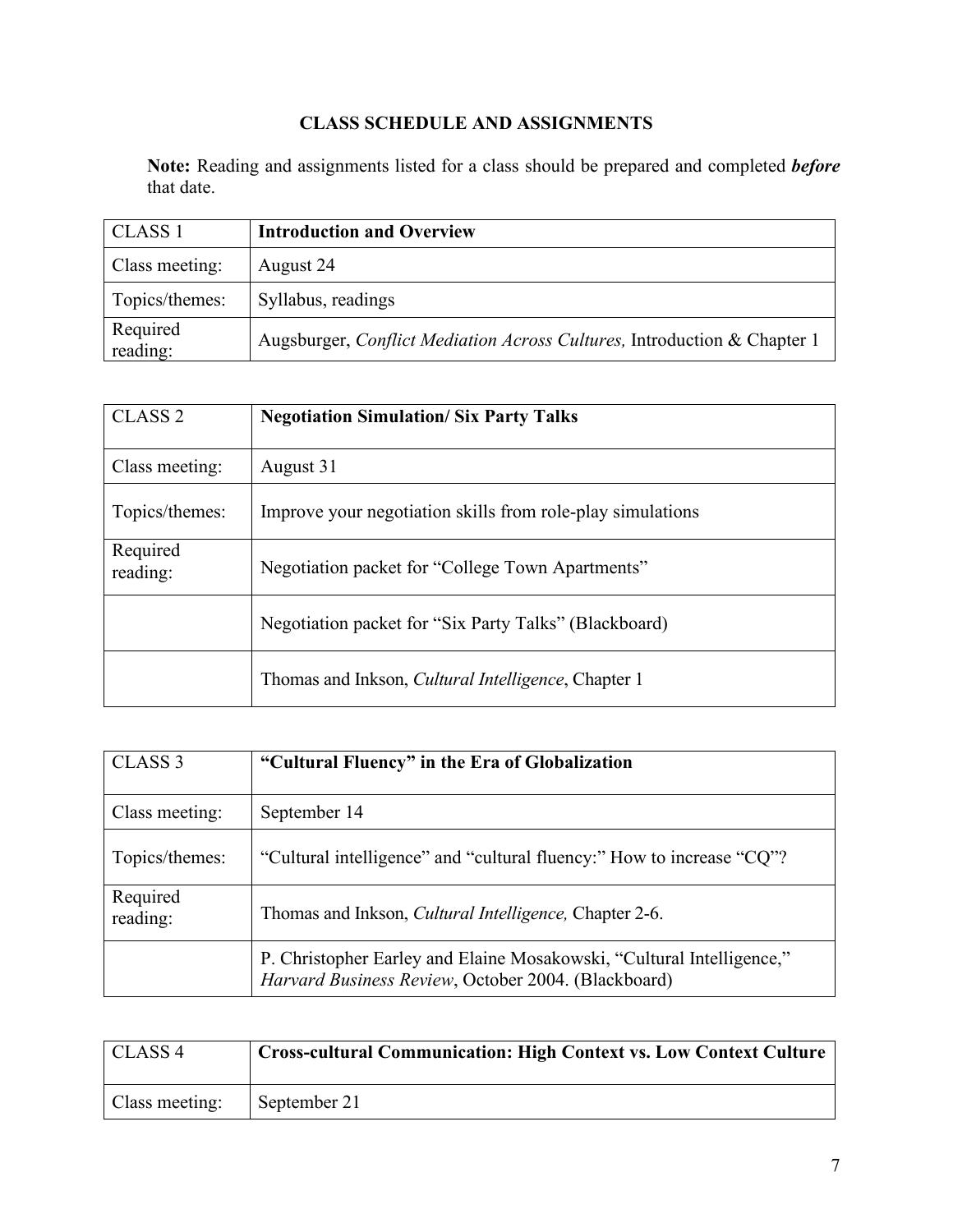| Topics/themes:       | The theories and practices of cross-cultural communication and problem-<br>solving. |
|----------------------|-------------------------------------------------------------------------------------|
| Required<br>reading: | Augsburger, <i>Conflict Mediation Across Cultures</i> , Chapter 3                   |
|                      | Thomas and Inkson, <i>Cultural Intelligence</i> , Chapter 7-8.                      |

| CLASS <sub>5</sub>   | <b>Culture, Diplomacy, and International Conflict</b>                                                                           |
|----------------------|---------------------------------------------------------------------------------------------------------------------------------|
| Class meeting:       | September 28                                                                                                                    |
| Topics/themes:       | Understanding the ways culture affects negotiation, diplomacy and<br>international conflict management                          |
| Required<br>reading: | Jeswald W. Salacuse, "Ten Ways Culture Affects Negotiation Style," pp.<br>221-240, Negotiation Journal, July 1998. (Blackboard) |
|                      | Augsburger, Conflict Mediation Across Cultures, Chapter 2 & 5.                                                                  |

| CLASS <sub>6</sub>      | <b>Case Study: U.S. Negotiating Behavior I</b>                                                                                |
|-------------------------|-------------------------------------------------------------------------------------------------------------------------------|
| Class meeting:          | October 5                                                                                                                     |
| Topics/themes:          | Cultural self-awareness: U.S. negotiating behavior and national negotiation<br>style                                          |
| Required<br>reading:    | Solomon and Quinney, Part I, II & III.                                                                                        |
| Recommended<br>Reading: | Koh, Tommy T. B American Strengths and Weaknesses. International<br>Negotiation, 1996, Vol. 1 Issue 2, p313-317. (Blackboard) |

| CLASS <sub>7</sub> | <b>Guest speaker presentation</b> |
|--------------------|-----------------------------------|
| Class meeting:     | October 12                        |
| Speaker:           | <b>TBN</b>                        |
| Topics/themes:     | <b>TBN</b>                        |
| Readings:          | Solomon and Quinney, Part IV & V  |

| CLASS 8 | <b>National Deep Culture: Perception and Mindsets</b> |
|---------|-------------------------------------------------------|
|---------|-------------------------------------------------------|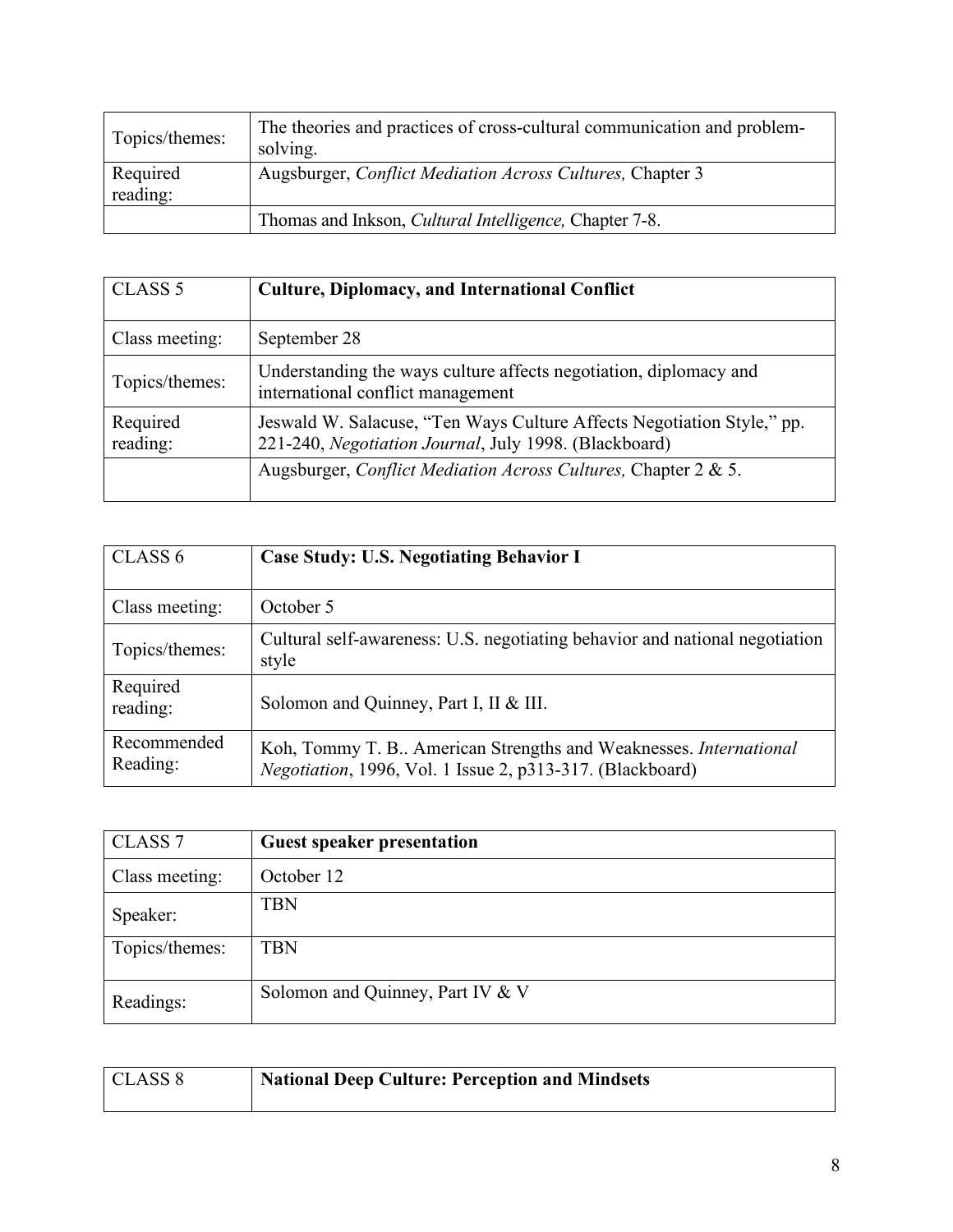| Class meeting:       | October 19                                                                                                |
|----------------------|-----------------------------------------------------------------------------------------------------------|
| Topics/themes:       | Understanding the concept of deep culture and the relations between<br>perception, mindsets and behavior. |
| Required<br>reading: | Joseph Shaules, The Beginners Guide to Deep Culture (Blackboard)                                          |
|                      | Wang, Memory Politics, Identity and Conflict, Chapter 1.                                                  |

| CLASS <sub>9</sub>   | <b>Historical Memory and Identity-based Conflict</b>                                                                                                                           |
|----------------------|--------------------------------------------------------------------------------------------------------------------------------------------------------------------------------|
| Class meeting:       | October 26                                                                                                                                                                     |
| Topics/themes:       | Understanding the function of historical memory in group identity<br>formation, perception and conflict behavior.                                                              |
| Required<br>reading: | Wang, Memory Politics, Identity and Conflict, Chapter 2 & 3                                                                                                                    |
|                      | Rothman, Jay and Marie L. Olson, "From Interest to Identities: Towards a<br>New Emphasis in Interactive Conflict Resolution." Journal of Peace<br>Research, 2001. (Blackboard) |

| CLASS 10             | <b>Guest speaker presentation</b>                                 |
|----------------------|-------------------------------------------------------------------|
| Class meeting:       | November 2                                                        |
| Speaker              | <b>TBA</b>                                                        |
| Theme/Topic          | <b>TBA</b>                                                        |
| Required<br>reading: | Wang, Memory Politics, Identity and Conflict, Chapter 5           |
|                      | Augsburger, <i>Conflict Mediation Across Cultures</i> , Chapter 9 |

| CLASS <sub>11</sub> | <b>Group meetings: Six-Party Talks</b>                                              |
|---------------------|-------------------------------------------------------------------------------------|
| Class meeting:      | November 9                                                                          |
| Topics/themes:      | Group meetings and bilateral talks to prepare for next week's formal<br>negotiation |